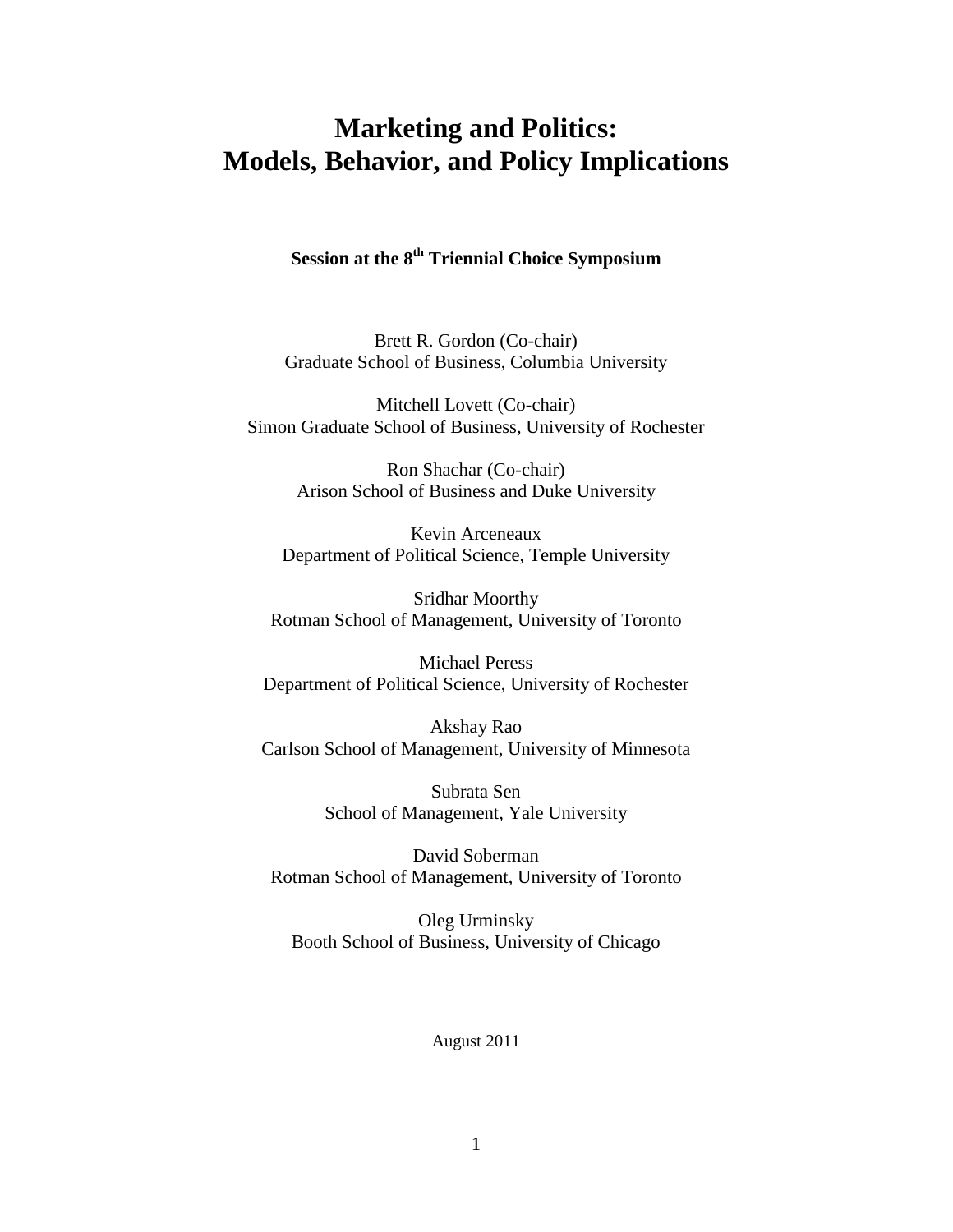## **Abstract**

The American presidential election is one of the largest, most expensive, and most comprehensive marketing efforts. Despite this fact, marketing scholars have largely ignored this campaign, as well as thousands of others for congresspersons, senators, and governors. This article describes the growth of interest in research issues related to political marketing. This emerging research area lies at the crossroads of marketing and political science, but these fields have developed largely independent of one another with little cross-fertilization of ideas. We discuss recent theoretical, empirical, and behavioral work on political campaigns, integrating perspectives from marketing and political science. Our focus is on (1) the extent to which paradigms used in goods and services marketing carry over to the institutional setting of political campaigns, (2) what changes are necessary in models and methodology to understand issues in political marketing and voter behavior, and (3) how the special setting of politics may help us gain a better understanding of certain topics central to marketing such as advertising, branding, and social networks.

**Keywords**: political marketing; elections; campaigns; advertising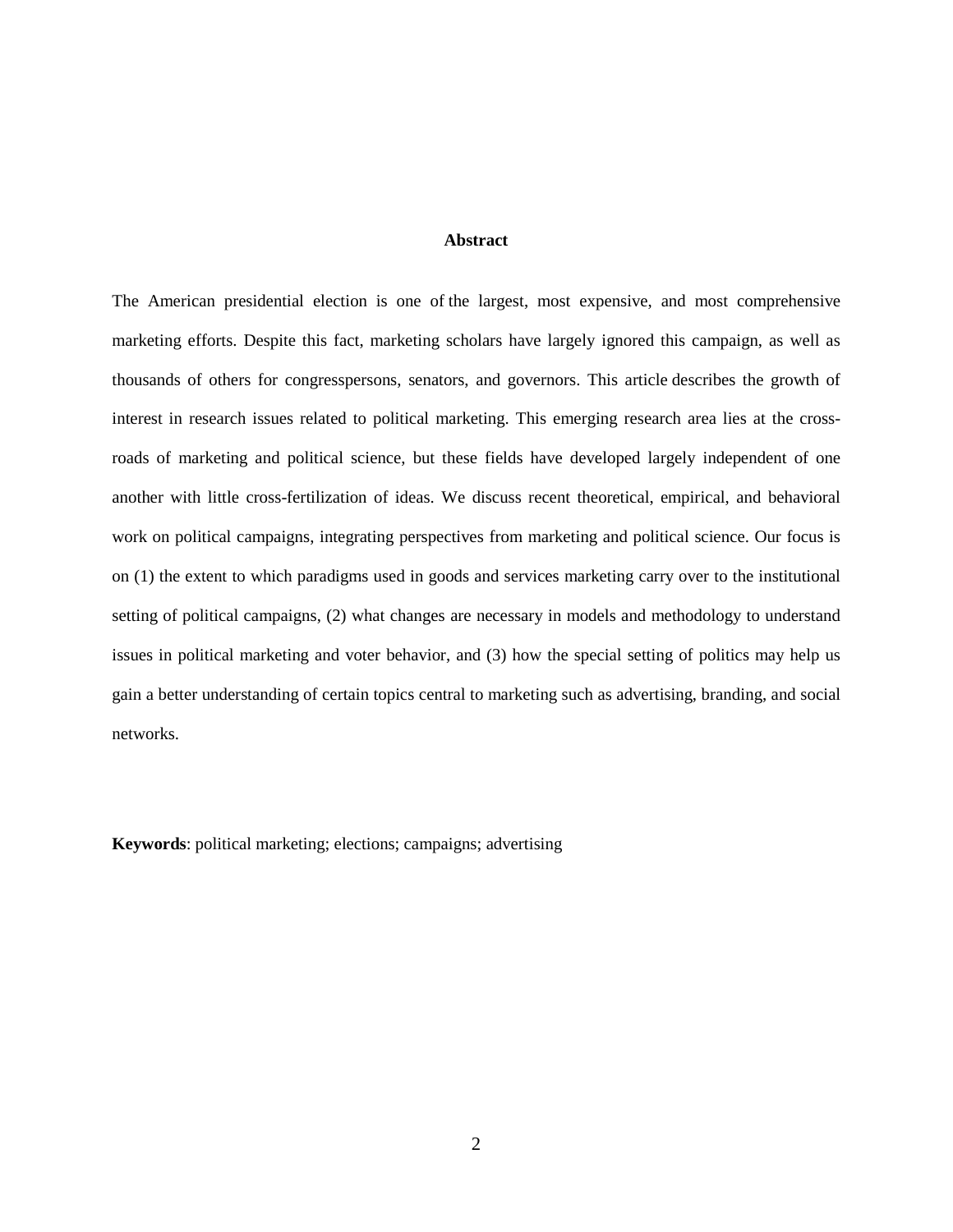# **1 Introduction**

Political campaigns are some of the most expensive marketing efforts in existence today. Candidates in the 2008 general election spent about \$2.6 *billion*—a 53% increase over the last election—on every possible marketing tool, from direct mailings to television advertising to social media (*The Economist* 2010). Yet research in marketing and political science is inconclusive on a number of fundamental questions about the marketing of political candidates: How does advertising affect voters (Lau et al. 1999)? How should candidates allocate marketing budgets across campaign activities (Bartels 1988; Gerber and Green 2000)? How should candidates choose policy positions (Adams, Merrill, and Grofman 2005)? These questions fall at the intersection of marketing and political science. Despite early efforts to draw attention to such questions (Rothschild 1978), marketing scholars have largely ignored them so far, making this area a fertile ground for research.

Political marketing bears a number of similarities to the marketing of goods and services. Consumers choose among brands just as voters choose among candidates or parties. Consumers display brand preferences (party loyalty and party identification), and are exposed to mass media (campaign advertising) and direct sales ("get-out-the-vote" efforts), which may rely on various emotional appeals and social influences. Candidates, like firms, choose product positions (policy positions), determine promotional mix (allocate campaign resources), and conduct market research (polling). These decisions need to account for and anticipate competitors' actions, implying that candidates participate in games of strategic interaction.

However, there are also important differences. First, unlike consumers who can usually purchase their preferred product, the winner-take-all nature of elections ensures that in almost every election, a significant proportion of voters choose a candidate who is not elected. Second, similar to consumer choices, political attitudes and choices are inherently determined in a social context, but the election process (e.g., its winner-take-all nature) provides voters a significant incentive to influence others and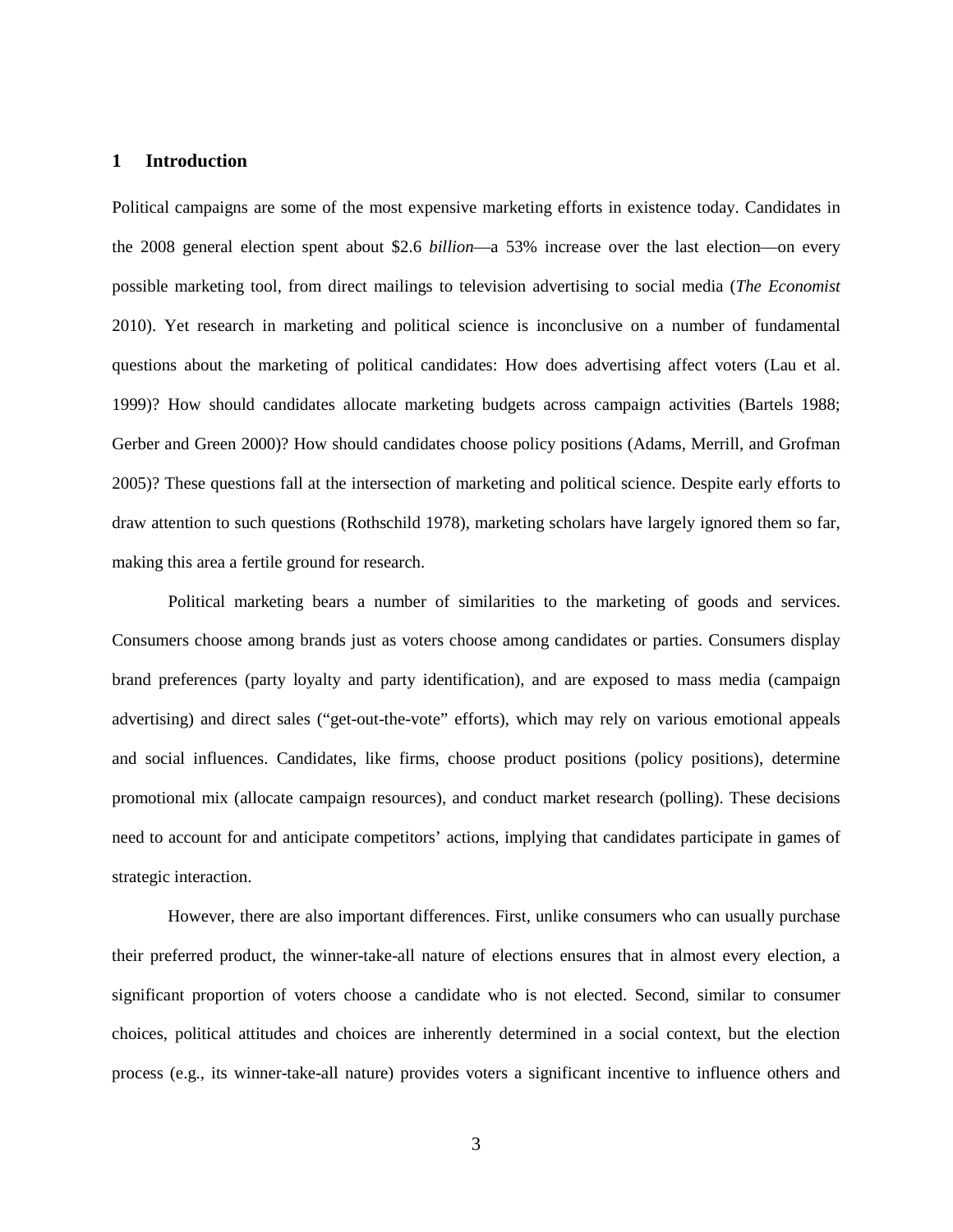thus dramatically magnify social considerations compared to many product and service choices. Third, there is a distinct temporal rhythm to political marketing, with most elections (purchase opportunities) occurring every two to four years, each with a clear endpoint. Fourth, while firms probably prefer to maximize the sum of discounted profits, a political candidate's objective function is murkier (e.g., a candidate might participate in a race with little expectation of winning in order to build a reputation that could serve her in the future toward non-political goals).

Opportunities exist to apply current knowledge in marketing to this new domain, but institutional factors in the political arena may require the development of new theories, frameworks, and techniques. Political contests may also present cleaner settings in which to understand fundamental aspects of choice and competition because the nature of elections—the election day deadline and winner-take-all nature create, in some respects, a simpler setting for testing theories. Thus, research on political marketing issues could even enhance our knowledge of fundamental issues in marketing.

Recently, research opportunities in political marketing have attracted a growing number of scholars across the field. The central role of competition naturally attracts those academics skilled in applying analytical and empirical modeling. The importance of communications and persuasion attracts those who seek to bridge behavioral work in consumer choice to political settings.

The goal of this paper is to stimulate discussion and new research at the intersection of politics and marketing. The primary contribution of this paper is to depict opportunities, overview recent research, and provide insights on a few of the most important questions. The next three sections discuss these questions and research that addresses them using analytical modeling (Section 2), empirical modeling (Section 3) and behavioral methods (Section 4). We organize the discussion around the methods employed to allow the reader to more easily relate the work to their own expertise. However, hoping to see more integrative work in the future, we organize the concluding section around broad topical areas that represent potential avenues for future research.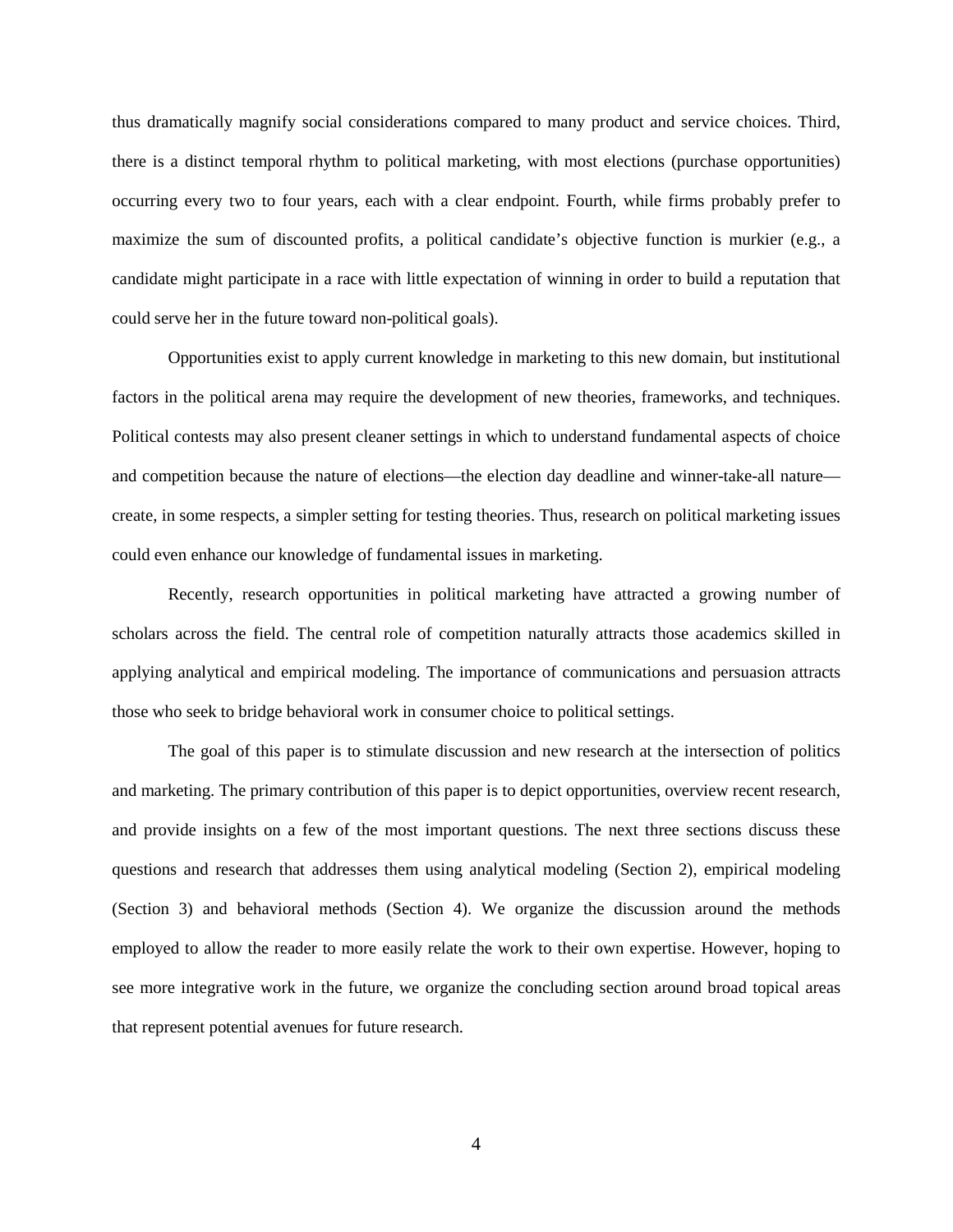## **2 Theoretical Models of Elections**

Two fundamental issues in theoretical models of political competition are a candidate's choice of policy position and the allocation of campaign resources. The basic candidate positioning framework builds on Hotelling (1929). Voters are distributed along a line with their locations representing their "ideal" policy positions, and a voter is assumed to vote for the candidate closest to her ideal position. Two candidates compete to obtain more than fifty percent of the vote by choosing positions along the line.<sup>[1](#page-4-0)</sup> A key result is the *median voter theorem* (Downs 1957): in equilibrium, both candidates choose the position that is favored by the median voter. This minimum differentiation result contrasts with the maximum differentiation result typically obtained for goods and services (d'Aspremont, Gabszewicz and Thisse 1979) in which firms choose prices as well as product locations.

Further work extends Down's basic model by introducing market "frictions" which prevent full convergence to the median voter's position. These frictions include probabilistic voting (Coughlin and Nitzan 1981), multi-candidate elections (Lin, Enelow, and Dorusen 1999), non-policy considerations and "valence" (Groseclose 2001; Schofield 2003), and policy-motivation by the candidates (Calvert 1985).

Another important strategic decision that attracted a large body of research is campaigns' allocation of resources (Brams and Davis 1974; Bartels 1988) and how it depends on specific features of political competition. Snyder (1989) demonstrates the sensitivity of allocation decisions to the goals of competing parties and Soberman and Sadoulet (2007) discuss how campaign spending limits affect candidates' advertising strategies. Other work probes more deeply into specific allocation decisions, such as how much advertising dollars to allocate towards positive versus negative ads. Both Skaperdas and Grofman (1995) and Harrington and Hess (1996) conclude that front-runners should utilize less negative advertising than trailing candidates, but the former argues this stems from the effect of negative campaigning decreasing as frontrunners increase their vote share, whereas the latter argue that frontrunners' character traits make them naturally stronger candidates.

<span id="page-4-0"></span><sup>&</sup>lt;sup>1</sup> In practice, candidates' choice of positions may be constrained by their past actions and by the party to which they belong (Alesina 1988). "Political baggage" of this sort is carried forth from one election to the next and can only be changed over the long-term, if at all.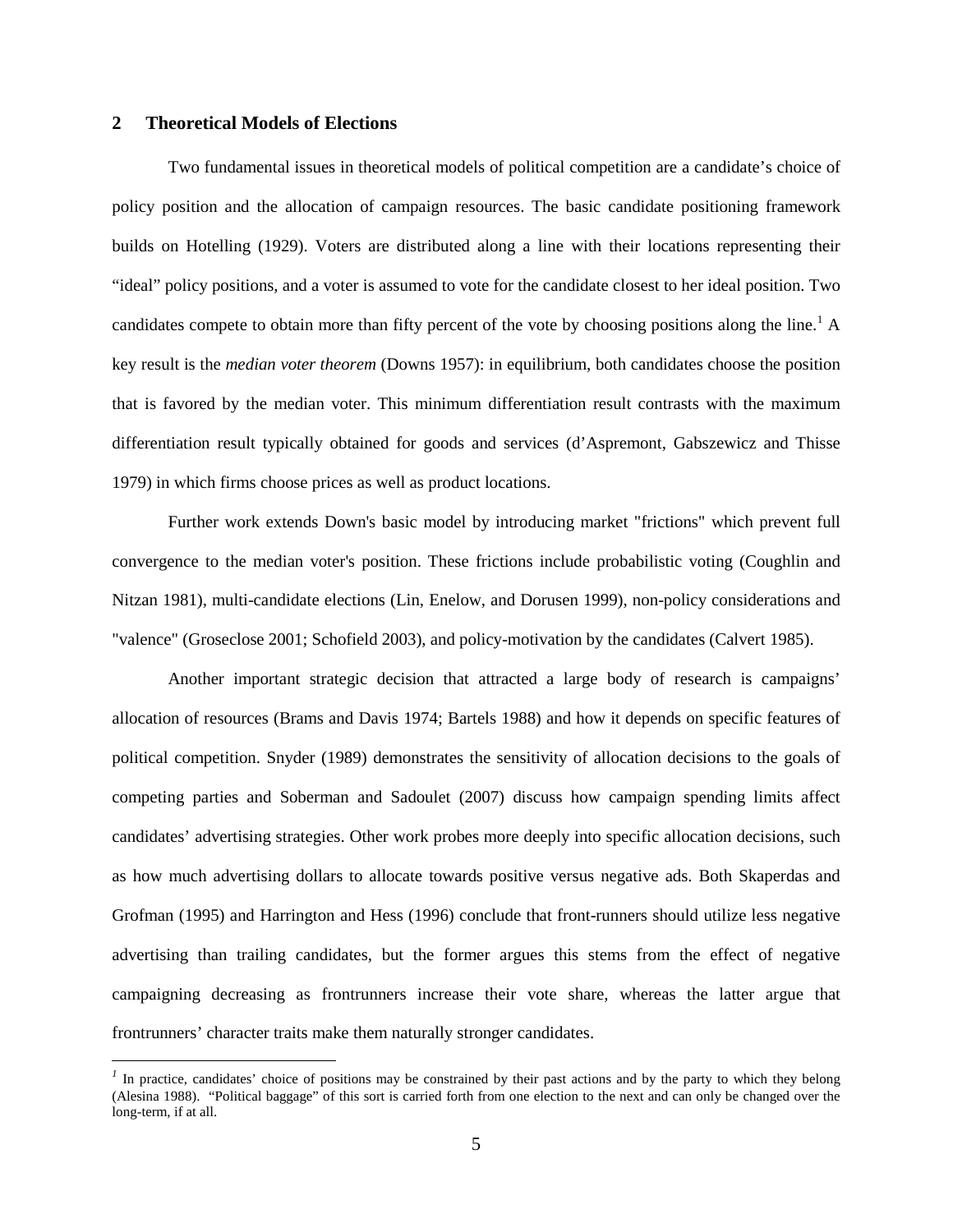The interest in political advertising goes beyond the split between positive and negative tone. Moorthy (2010) studies how the unique winner-take-all feature of elections affects advertising strategies. A basic observation is that elections gravitate naturally toward mixed-strategy equilibria. Unlike competition in commercial settings generically only two types of equilibria exist: (1) degenerate purestrategy equilibria, in which all but one of the candidates does not advertise, effectively dropping out of the election, or (2) mixed strategies involving randomization in advertising spending. Since neither of these outcomes corresponds with reality, the implication is that useful models of political marketing must incorporate uncertainty in election outcomes as a key part of the candidates' decision environment. In the context of empirical models, this implies uncertainty in the election outcome is likely critical to be able to rationalize candidates' observed strategies.

Soberman  $(2010)$  also studies political advertising, but focuses on a different aspect – a candidate's targeting and content choice strategies. In his model advertising informs voters about personal characteristics of each candidate, and voters use a lexicographic decision rule (Bhadury et al. 1998) when comparing personal characteristics (valence) and party positioning. In equilibrium, the optimal strategy is to capitalize on a campaign advantage by increasing advertising intensity with the opponent's core supporters while maintaining advertising intensity in the "home turf." The best response to this strategy for the party at a disadvantage is to reduce its attack advertising in order to vigorously defend its core supporters.

The basic issues of targeting and content choice which Soberman (2010) studies are also of interest to empirical scholars. The next section describes empirical modeling in political marketing, and demonstrates the overlap between analytical work and empirical modeling. As we point out above, this is probably due to the mutual interest in competition and to its central role in political campaigns.

### **3 Empirical Models**

While empirical models address similar issues to those that interest analytical modelers, they face, of course, different challenges – the most demanding is the endogeneity of the candidates' actions and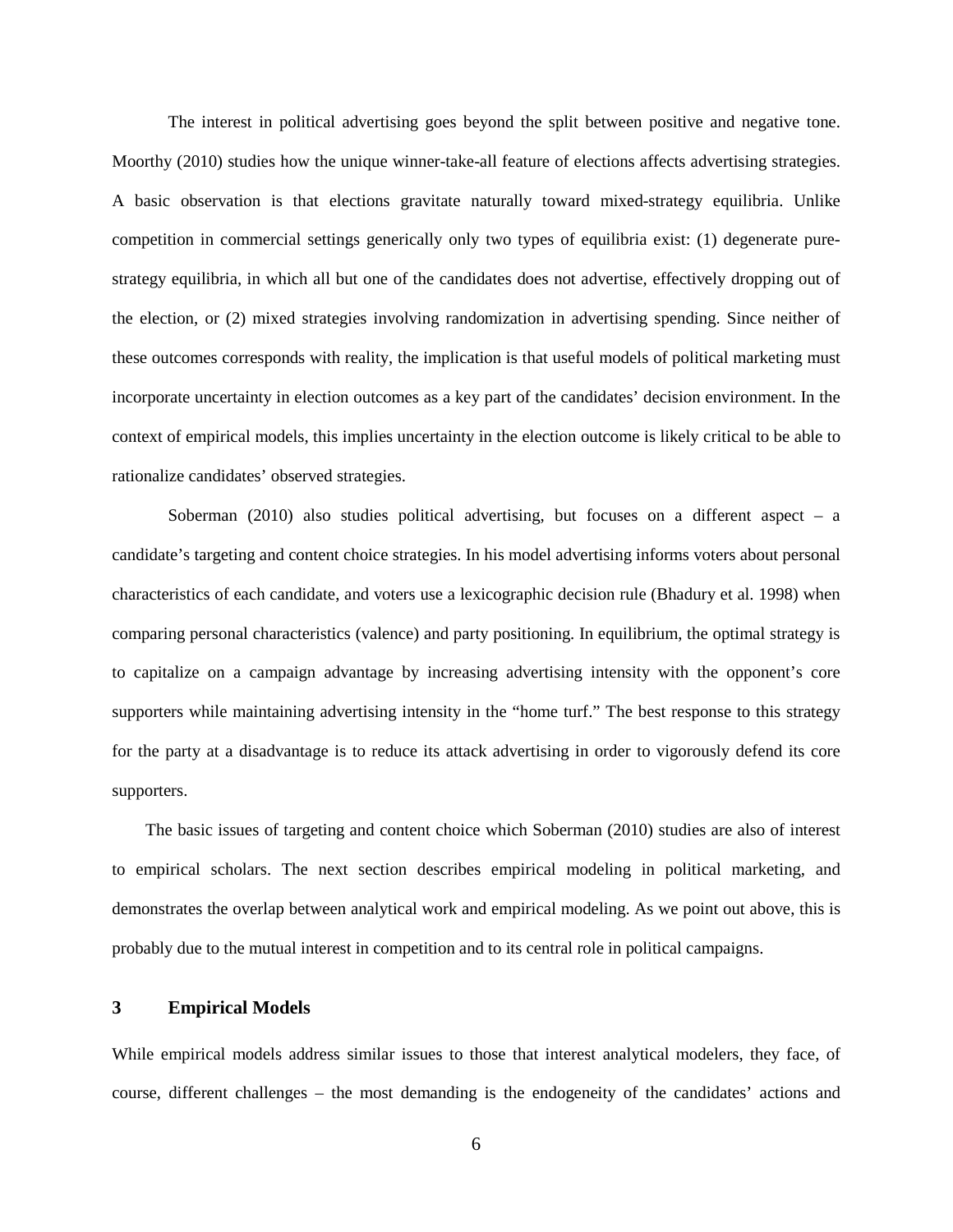especially their advertising strategies. We start this section by describing the effort to get consistent estimates of the "demand side" (i.e., the effect of campaign spending on voters) and then move to estimation efforts of the "supply side" (i.e., candidates' decisions).

## **3.1 Voter Decisions and the Role of Advertising**

An early literature examines the effect of aggregate campaign spending on voting with mixed results on whether campaigns affect election outcomes (Jacobson 1978; Gelman and King 1993; Holbrook 1994; Levitt 1994). Recent work tends to examine the efficacy of specific activities: candidates may advertise on television, on the radio (e.g., Gerber et al., 2011), on billboards, through direct mail (e.g., Hillygus and Shields, 2008), and over the phone (e.g., Gerber, 2004). Candidates may contact voters directly through grassroots campaigning (Gerber and Green, 2000; Shachar 2009) or even "buy" the support of voters through threats or compensation (Stokes, 2005). Understanding how these techniques vary in their effectiveness is important to help inform candidates' marketing strategies.

Our discussion focuses on television advertising because it constitutes about 50% of candidates' media expenditures. Political advertising may have two effects on voting behavior: it can mobilize an individual to participate in an election (thereby increasing voter turnout) and it can persuade an individual to vote for a particular candidate. Most recent work finds that advertising persuades voters as to which candidate to choose, but its effect on voter turnout is smaller or nonexistent (e.g., Huber and Arceneaux 2007).

The work above treats advertising messages as homogeneous, but the literature recognizes differences in what ads deliver. A notable branch of this literature examines the effect of negative advertising on voter turnout.<sup>[2](#page-6-0)</sup> One argument is that negative political advertising demobilizes nonpartisan voters. While several early studies supported such a demobilizing effect (e.g., Ansolabehere et al 1994), some suggest a stimulation effect (e.g., Freedman, Franz, and Goldstein 2004; Che et al. 2007),

<span id="page-6-0"></span> $2$  Negative advertisements are an extreme version of comparative advertising in which a candidate devotes virtually the entire advertisement to highlighting the negatives of the other candidate (real or imagined).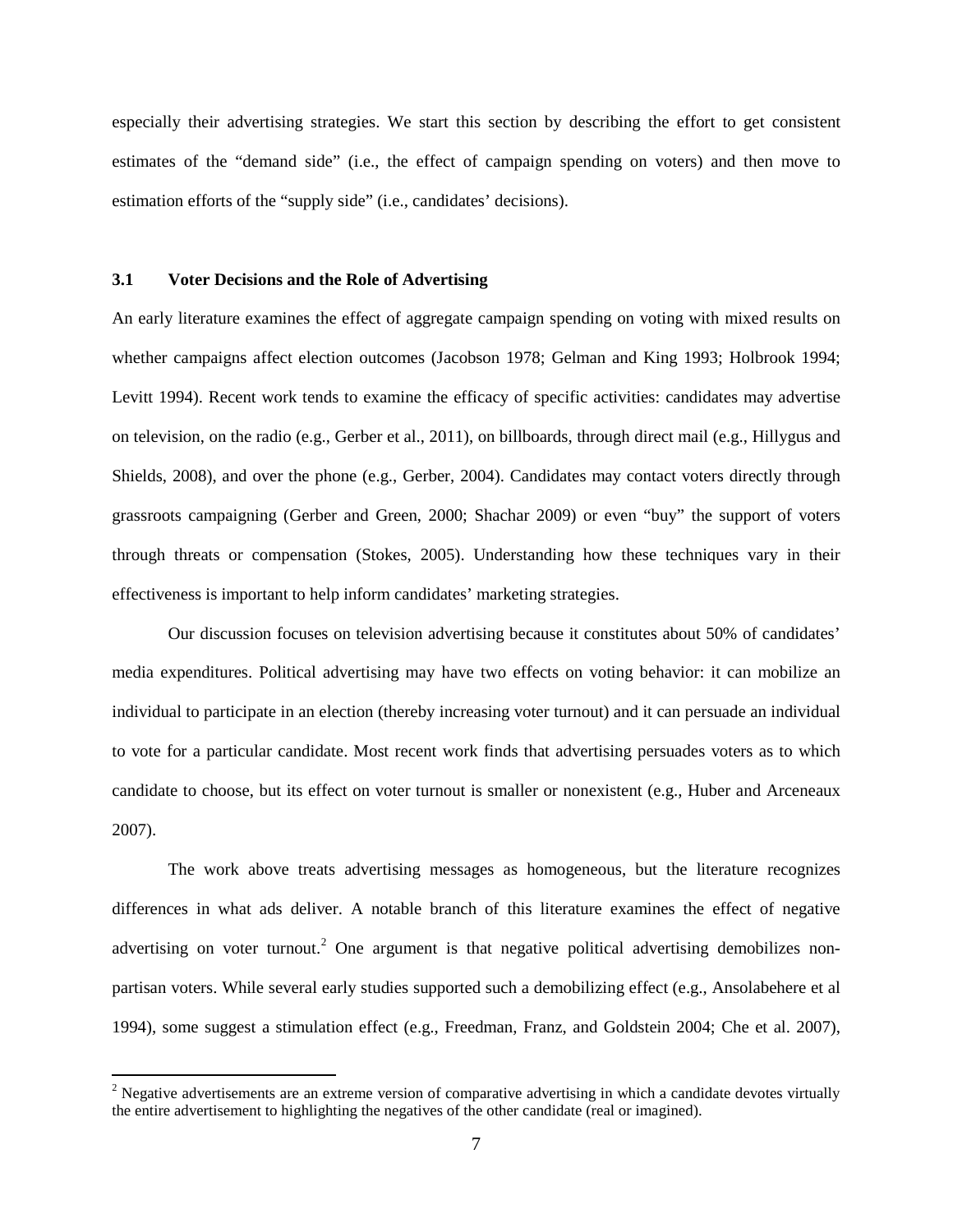and still others find no significant effect of negative ads on turnout (e.g., Finkel and Geer 1998; Lau, Sigelman, and Rovner 2007). Two explanations for these mixed results are that the effect of negative ads depends on voters' prior knowledge (e.g., Lovett and Shachar 2011) and that the positive-negative distinction is too coarse, requiring a third "contrast" category (e.g., Goldstein and Freedman 2002).

The results from this research stream depend heavily on the quality of data and the ability to isolate the advertising effect.<sup>[3](#page-7-0)</sup> Isolating the effect of advertising on voters' decisions is challenging because candidates' spending decisions are endogenous. A candidate's advertising decision is likely to be correlated with unobservable factors related to the candidate's electability (personality, personal values, competency, etc.), actions (unobserved campaign activities), and fundraising ability. Because such factors are observed by the candidates and voters but not by the researcher, estimates can be biased. In the rest of this subsection we clarify why the issue of endogeneity is especially problematic in the context of political marketing, discuss some methods used to tackle this challenge, and describe some of the main results.

In contrast to standard differentiated product models (e.g., Berry, Levinsohn, and Pakes 1995, hereafter BLP) where ignoring price endogeneity leads to underestimated price sensitivity, Gordon and Hartmann (2011a) show that in an election, the direction of bias due to advertising endogeneity is ambiguous. For example, in a presidential election, a large unexpected random event in one state could lead a candidate to advertise more or less depending on the expected voting margin in that state. Further, Lovett and Peress (2010) argue that endogeneity in advertising due to geographic targeting can lead to exactly the wrong conclusion about whether advertising has a persuasive or mobilization effect. For example, if the persuasion effect dominates, candidates should target areas with high turnout, leading to positive correlation between turnout and advertising, and a (false) turnout effect.

<span id="page-7-0"></span><sup>&</sup>lt;sup>3</sup> Much of the recent research relies on secondary data. One key source of data is the Wisconsin Advertising Project (WAP), which provides information on the exact television advertisements shown for Presidential, Congressional, and Gubernatorial candidates in the 100 largest U.S. media markets and includes a rich set of descriptive variables for each advertisement. A second valuable source is the longitudinal panel surveys on political attitudes and knowledge found in the National Annenberg Election Survey (NAES) and the American National Election Studies (ANES), both of which can be linked to the WAP data.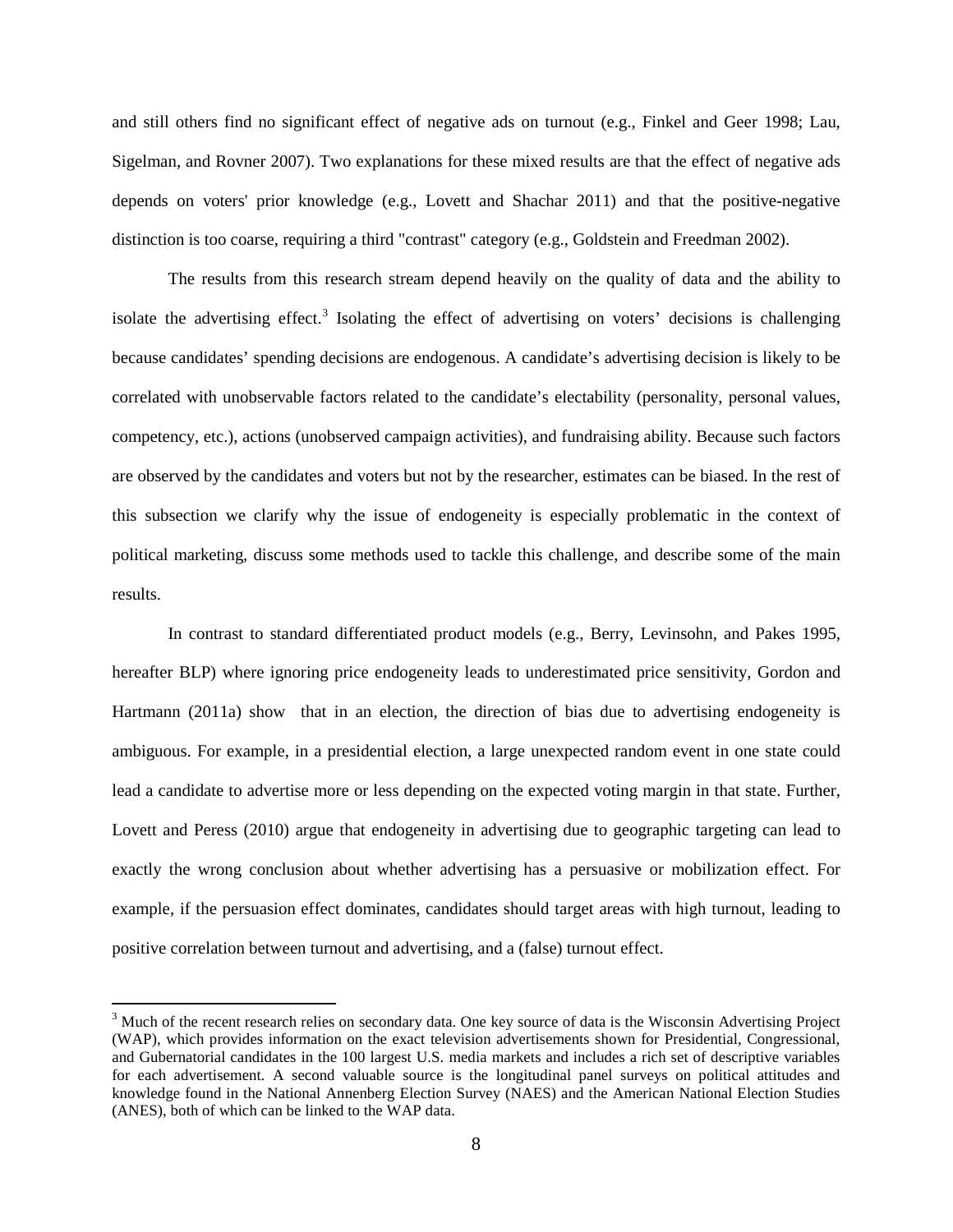Recent research has used randomized field experiments, natural experiments, and instrumental variables (IV) to address these endogeneity problems, which have led to more consistent findings. A recent example using a field experiment is Gerber et al.  $(2011)$ ,  $^4$  $^4$  which tests the advertising effects during the 2006 Texas gubernatorial election. They randomly assigned 18 media markets to receive varying levels of advertising exposure and measured voter attitudes and intentions, and find that televised ads have strong but short-lived effects on voters' preferences. Using a natural experiment, Huber and Arceneaux (2007) leverage the fact that in presidential elections some media markets overlap battleground and non-battleground states, exposing some voters to higher levels of advertising than a candidate necessarily intended. They find little evidence that televised ads mobilize voters to turn out to vote, but strong evidence that ads persuade them to vote for a particular candidate.

Strategies that enforce exogeneity through variables that are ex-ante believed uncorrelated with the unobserved variable have been applied in the literature on aggregate candidate spending including the use of instruments (e.g., Green and Krasno, 1988 and Gerber, 1998) and panel methods (Levitt 1994). Two recent papers introduce new approaches to handle the endogeneity of political advertising effects. Gordon and Hartmann (2011a) apply the methodology from BLP to estimate an aggregate market share model of advertising effects in political elections. However, unlike BLP, they use observed average advertising costs as instruments and allow for market-party fixed effects to control for time-invariant party preferences. They find a robust positive effect of advertising that is similar to estimates based on experimental variation. The estimated elasticity is approximately 0.05, which translates into approximately a 2% increase in vote share given an additional 1000 GRPs. Similar to Goldstein and Freedman (2002), Lovett and Peress (2010) augment standard voter choice data with individual-level estimates of advertising exposure. However, Lovett and Peress use the variation in individual-level exposure to estimate the effect of advertising while controlling for time-specific unobserved aggregate

<span id="page-8-0"></span><sup>&</sup>lt;sup>4</sup> See Green and Gerber (2003) for a review of work on using field experiments in political science and Gerber and Green (2000) for a field experiment involving canvassing, telephone calls, and direct mailers.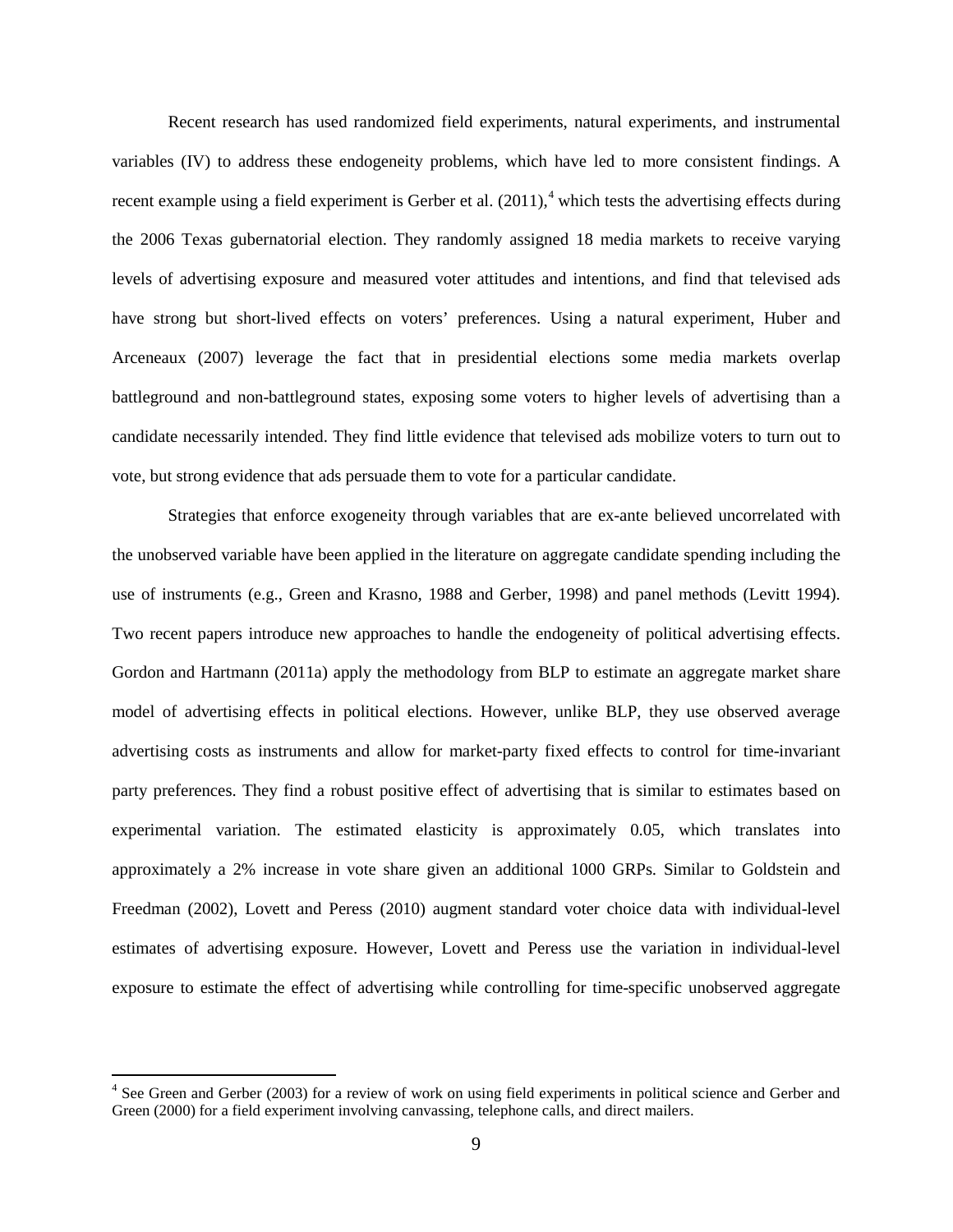characteristics. They find once controlling for endogeneity, the effect on turnout decreases, becoming statistically insignificant, while the effect on candidate choice increases in strength.

#### **3.2 Candidate Decisions**

Measuring the effects of candidates' decisions on voting outcomes is only one side of the puzzle. As discussed in Section 2, candidates face a plethora of decisions and, in many cases, vigorous competition. However, there is relatively little empirical work that examines these decisions using structural econometric techniques that are now common in marketing (Dubé et al. 2005), but less so in the political science and economics literature on political marketing (see Erikson and Palfrey 2000 and Degan and Merlo 2009 as exceptions). Such methods are well suited for two important challenges – endogeneity and incorporating competition into the estimation.

How should a candidate allocate campaign funds across different geographic units or message types? While several recent papers consider the allocation of advertising budgets in Presidential elections across states (Shachar 2009) and media markets (Gordon and Hartmann 2011b), others (Lovett and Shachar 2011) were interested in the allocation across negative and positive messages. Specifically, Lovett and Shachar (2011) structurally estimate a model of Congressional candidate decisions of both advertising expenditures and campaign tone and find that increased voter knowledge and larger campaign budgets (i.e., less difficult fundraising) lead to greater incentives to go negative in political advertisements. These findings not only identify new factors involved in the decision to "go negative," they also demonstrate another dimension of asymmetry between negative and positive messages in their effect on voters.

How precisely can (and do) candidates target their advertising? A large body of research in marketing studies targeted marketing at the individual and segment levels (Rossi, McCulloch, and Allenby 1996; Chen, Narasimhan and Zhang 2001) and political marketing involves similar targeting problems. In a study of indirect targeting via television shows, Lovett and Peress (2010) find that advertising primarily persuades voters to vote for a candidate and, as a result, candidates should largely focus on swing voters who have a relatively high likelihood of voting. They demonstrate that the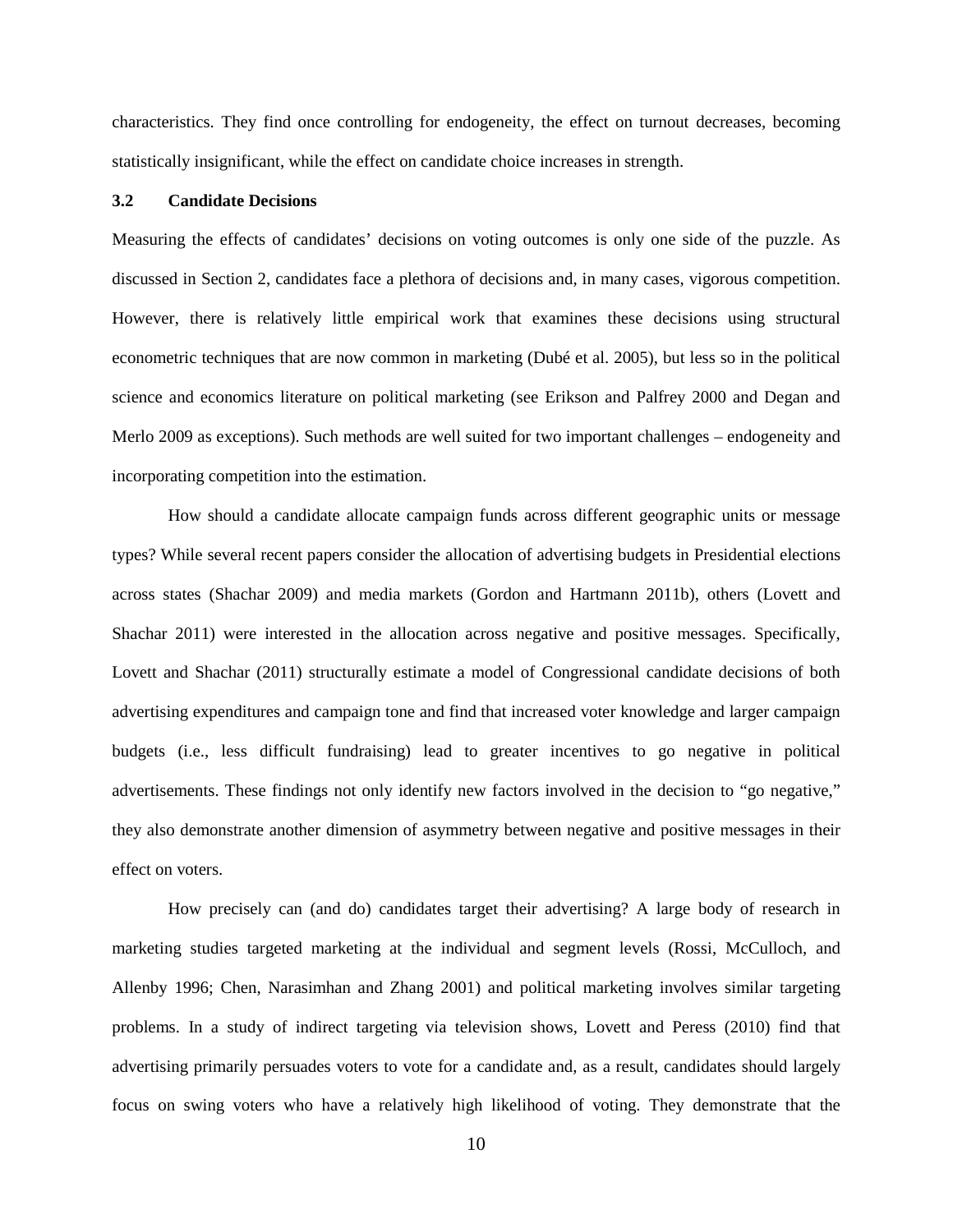audiences of different TV shows are sufficiently differentiated to allow targeting. Although candidate ad placements are largely consistent with optimal behavior, their analysis shows that campaign media planners miss subtler nuances of targeting opportunities and that simply by targeting different shows campaigns could improve the benefit of advertising by as much as 100%. Similarly, Ridout and Franz (2010) characterize the targeting actions of candidates, but for show genres rather than shows.

How do candidates respond to each other and new information as the campaign progresses? Goldstein and Freedman (2002) find that over the course of the campaign, candidates tend to go more negative in their advertising. To further develop our understanding of the dynamics of campaign decisions, and the role of competition, Lovett and Shachar (2010) explore how television advertising and campaign visits respond to media coverage and polls and whether campaigns try to imitate or deceive each other. They find that while advertising decisions are strongly related to opponent decisions and polls, they are not related to media coverage, and that while where the candidates visit converges as the race progresses, where they advertise diverges. Further, they find that as spending increases, the candidates tend to spend more similarly. This work points to a number of potentially interesting empirical regularities about the dynamics of campaign interactions.

By studying these candidate decisions using structural models, one can coherently answer numerous important "what-if" scenarios. Gordon and Hartmann (2011b) estimate a model of political advertising allocation in presidential campaigns and use it to examine Electoral College reform. Altering the voting system, such as moving to a direct national vote, changes the marginal incentives of candidates to advertise in different states. A structural model is required to assess the implications of such a change on advertising allocation and subsequently on voting outcomes. Although their results are still in process, their framework can be applied to a variety of counterfactuals in other types of political races.

## **4 Behavioral Topics in Political Marketing**

Behavioral science has focused largely on the development and persistence of individuals' attitudes, how those attitudes might be changed through persuasion, and the relationship between enduring and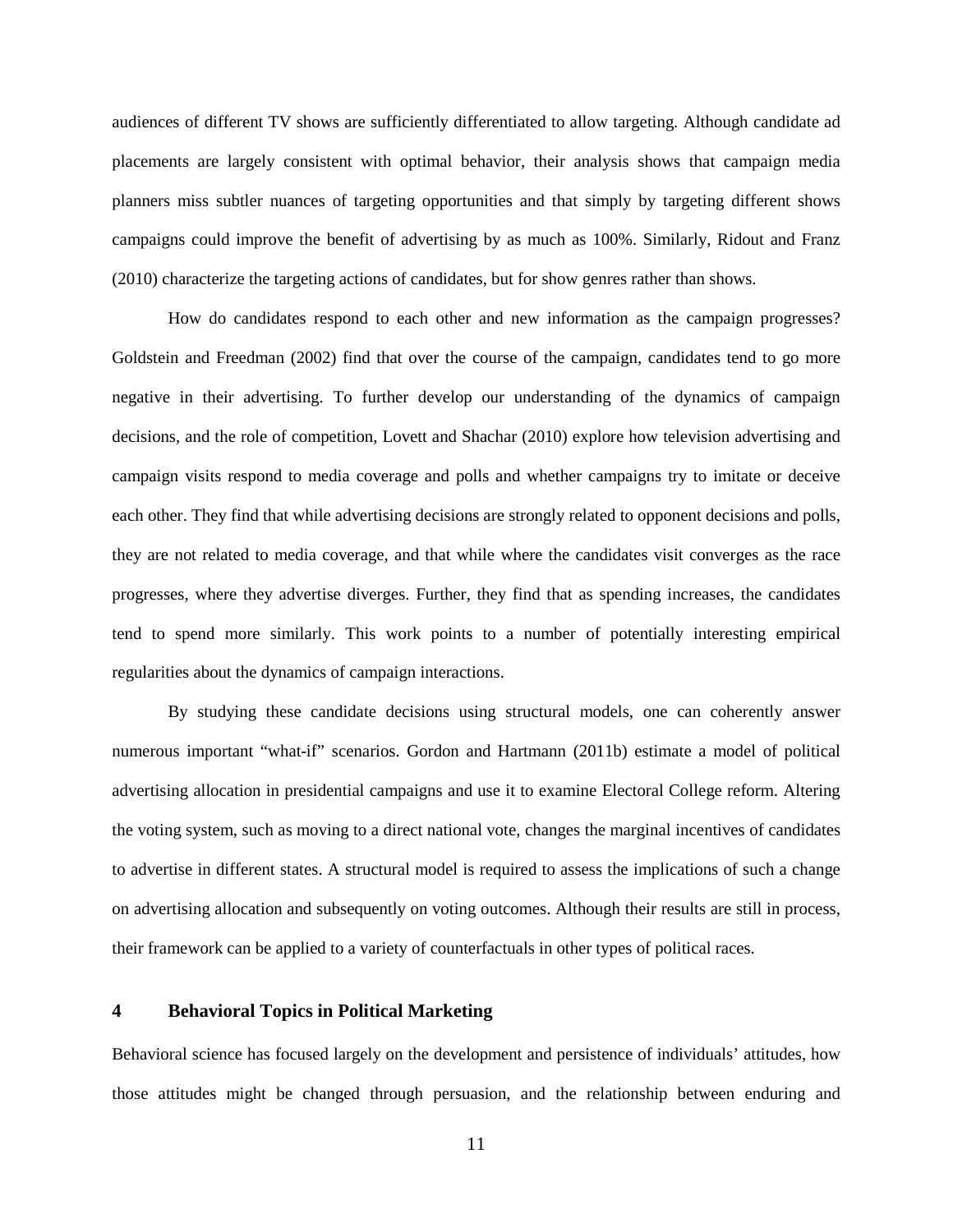malleable attitudes on ultimate choice. Further, the literature has examined the impact of social and group influences on attitudes, persuasion and choice. The literature on political psychology (Jost and Sidanius 2004) employs theories principally from social psychology to study a host of topics with analogues in the literature on consumer behavior including attitudes as well as decision biases and heuristics. For example, personality theorists have a long history (Altemeyer 1996) of examining social influences (parents, peers, and teachers) on political preferences, much like consumer behavior theorists have studied the influence of parents and peers on brand preferences (Childers and Rao 1992). Both the political persuasion and consumer behavior literatures are rife with illustrations of the study of attitudes towards parties, candidates, brands and attributes (Kim, Rao and Lee, 2009) as well as the impact on choice shares of differently framed options (Quattrone and Tversky 2004). These three broad areas of attitude change through persuasion, social influences and choice that are common to both behavioral science and political persuasion are addressed here.

In the political context, attitude and attitude change research is focused on examining the conditions under which an individual's pre-existing preference for one or another candidate can be reversed or strengthened. Kim et al. (2009) rely on temporal construal theory to demonstrate that abstract messages are more effective at strengthening the attitudes of uninformed voters relative to concrete messages, but only when the election is temporally distant. Klein and Ahluwalia (2005) find that the negativity bias – the tendency to overweight negative information about a candidate -- is only present for individuals who are already negatively predisposed towards the candidate. Similarly, research indicates that negatively framed ads produce a backlash effect when they are perceived to be unfair (Shiv, Edell, and Payne 1997). Further, Phillips, Urbany, and Reynolds (2008) demonstrate that the response to negative ads may depend on prior attitudes.

Underlying any persuasion strategy, there exist a number of elements that are critical to the success of the message. The style, the source, the timing and perhaps most important the content (or argument) of the persuasive message is central to its success. Despite a body of work on the process of political persuasion (e.g., Chong and Druckman 2007), little is known about the specific factors that make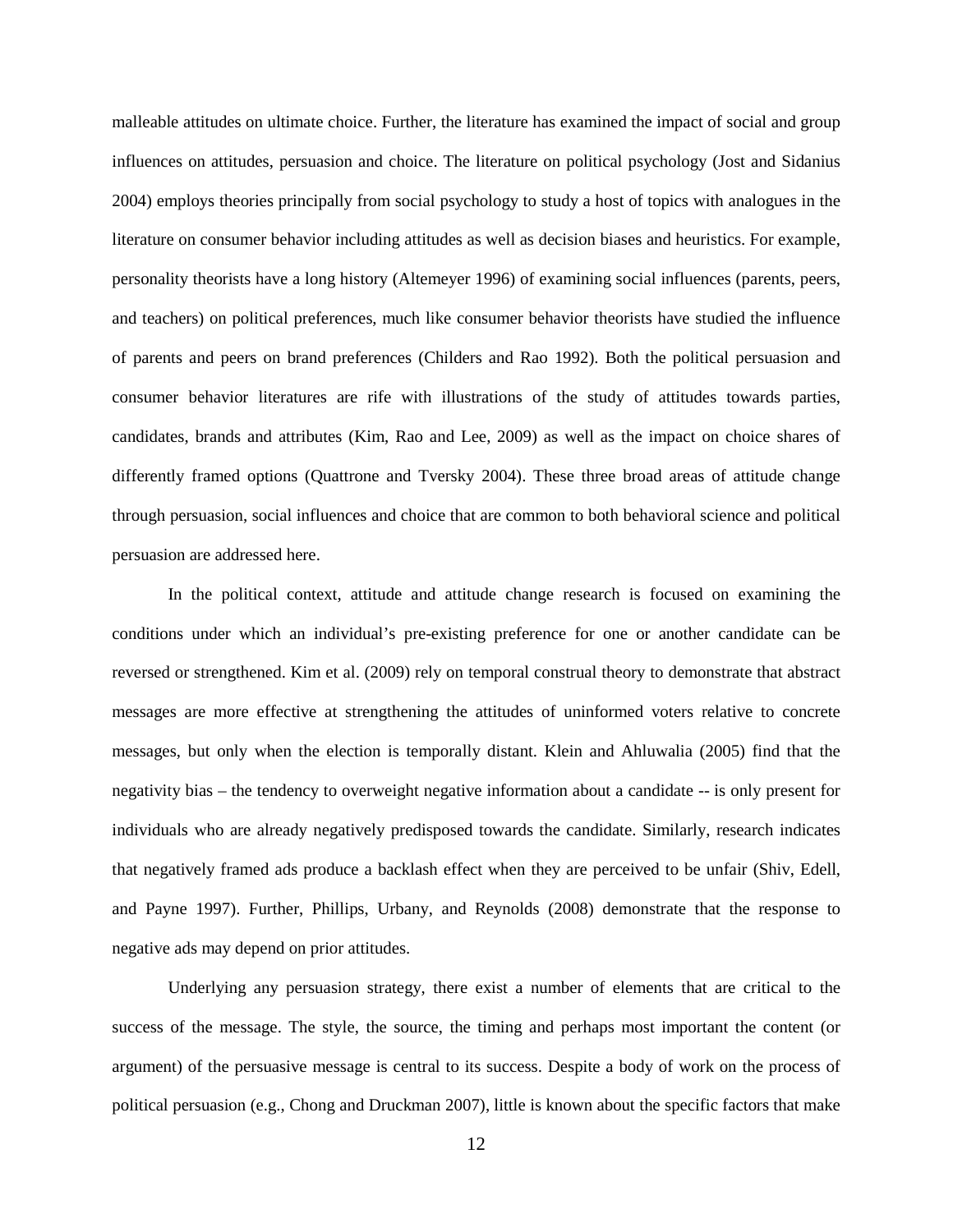a persuasive argument in the political context successful. Arceneaux (2010) examines whether preexisting cognitive biases influence the perceived strength of political arguments. Drawing from research on neurobiology and emotions, he proposes and finds that individuals are more likely to be persuaded by arguments that evoke loss aversion and in-group bias. Specifically, individuals who experience fear when confronted with a situation in which they may incur a loss or face the prospect of being excluded from the in-group (i.e., "out-group threats" are salient) are more likely to be persuaded by arguments that offer solutions which avert losses and address threats to their in-group status.<sup>[5](#page-12-0)</sup>

Although research often focuses on the role of the individual, political attitudes and behaviors are inherently tied to the social context. What one voter believes about other voters may influence the voter's selection of a candidate (Bartels, 1988), donation and volunteering efforts for a campaign (Fehr and Fischbacher, 2003). These voter beliefs are widely documented in the political context as exhibiting false consensus or social projection (Granberg and Brent, 1983). That is, when voters choose a candidate, they tend to believe that others are more likely to make the same choice (Krueger and Clement 1994). As a result, supporters of a candidate overestimate support for that candidate, contrary to the often assumed independence of preferences and beliefs.

Recently, Orhun and Urminsky (2011) measure beliefs about others' evaluations of the two presidential candidates in the 2008 election. They exploited both cross-sectional variation and individual changes after the first presidential debate to identify the effect of own preferences on beliefs about other voters' preferences. Specifically, they find that not only do a voter's own candidate evaluations affect her beliefs about supporters of the same candidate, but by drawing an analogy, own evaluations affect beliefs about supporters of the opposing candidate, too. This implies voters' biased beliefs about the nature of the opposing candidates' support may systematically affect their decisions on issues such as whether to vote, volunteer, or contribute.

Finally, though sparse, research on the marketing dimensions of political campaigns is interested

<span id="page-12-0"></span><sup>&</sup>lt;sup>5</sup> An example of a loss averse argument in a political context would be, "My opponent's policy will cost jobs." See Cobb and Kuklinski (1997) for a discussion of loss aversion in the context of political arguments.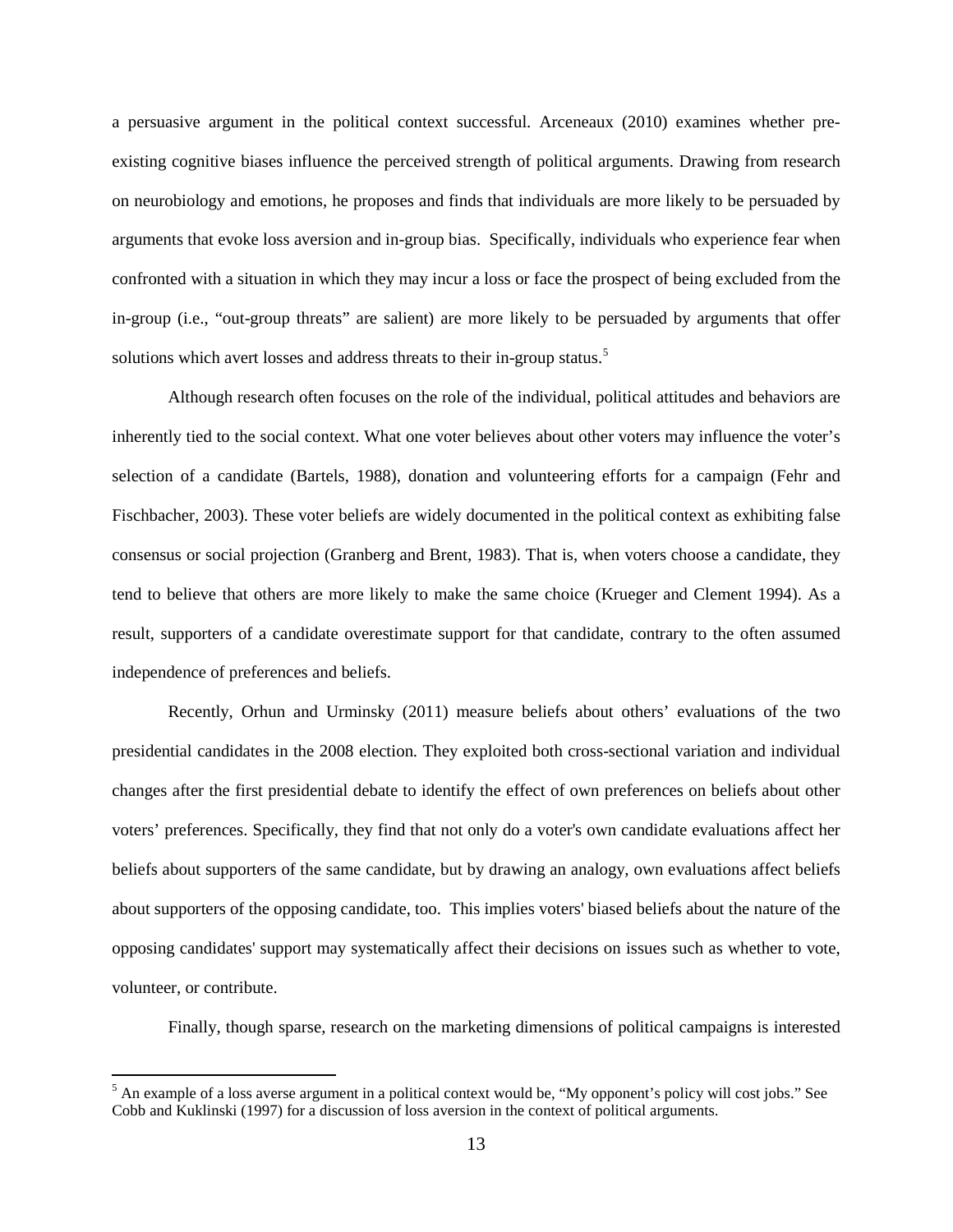in voter choice. For instance, drawing from the literature on the attraction effect, Hedgcock, Rao and Chen (2009) examined how "phantom decoys" (i.e., candidates who disappear from the choice set) influence preference for one of the remaining candidates. In a series of experiments and field studies, Hoegg and Lewis (forthcoming) find that a candidate's physical appearance, party affiliation, and advertising spending interact to influence voter choices. Thus, while political campaigns, like marketing campaigns, are intensely interested in persuading, their ultimate goal is to influence choice. Because the precursors to choice are multifarious and often path dependent, campaigns are interested in generating volunteers, donations of time and money, generating buzz and word-of-mouth, so as to eventually yield their preferred outcome.

In sum, though similar to product choices, political choices are elicited in different contexts. The identification of boundary conditions that distinguish political choice from product choice could help enrich research on the topic. The psychology of persuasion is likely similar in both political contexts and standard marketing situations, but there are important differences that make this a fruitful area for further research.

#### **5 Areas of Future Research and Conclusions**

The previous sections described a few areas of active research. This section presents five topics that are likely to serve as fertile areas for future studies. Some of these topics represent issues that are currently central to either marketing or political science (e.g., social networks). Others are topics in which interaction between the two fields is likely to bear the most fruit (e.g., building on the branding paradigms in marketing to analyze political systems). We briefly describe each topic and present a couple of potential research questions.

**Social networks**. While the vote of an individual has almost no effect on election results, the votes of social groups might. As a result, social interaction and groups have important roles in elections (Shachar and Nalebuff 1999). This leads to various questions: Do elections create social groups? Can the inclusion of social networks in models of voting behavior improve them? How should candidates make use of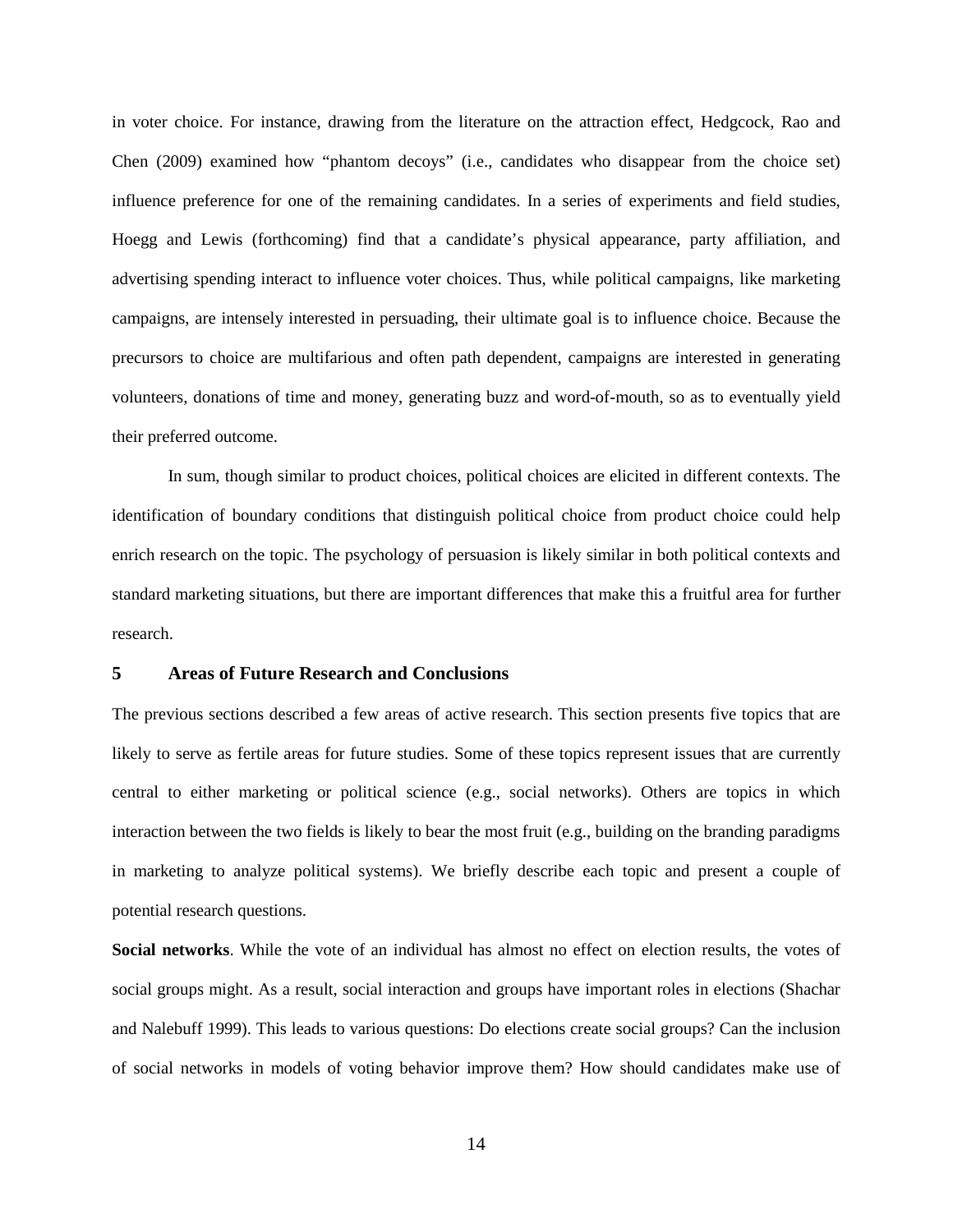social networks to convey their policies and gain supporters? How do new candidates and policies diffuse through the population of voters?

**Brand Image.** Early theories of voting conceptualized the political parties as brands and recent work provides evidence of voters' party loyalty (Shachar 2003). What is the relationship between the brand image of the party and the candidate (i.e., umbrella branding), and how does their interaction affect voting behavior? Can the relationship between the brand image of a party and a candidate shed new light on issues relating to brand extensions?

**Money.** The two most important audiences in a political campaign are voters and donors. Although the setting is somewhat different from a two-sided market, it shares some features with such models (e.g., decisions of where the candidate spends time link the two sides of the market). What are the consequences of the link between these audiences on the optimal marketing strategies? What will be the effect on the political game of the recent Supreme Court decision to remove almost all limits on corporate political giving? What is the relationship between voters' perceptions of a candidate's chances of winning the election and their decision to donate money?

**Heterogeneity**. Marketers know well the importance of allowing for heterogeneous responses to marketing actions, but most work in political science treats the effects of such variables as homogeneous. How important is heterogeneity in this setting and how can the data be used to identify such heterogeneity (Shachar 2009)? Will accounting for heterogeneity resolve some of the key ongoing debates?

Learning. Voters are relatively uninformed in the beginning of the campaign and "learn" during a campaign. What is the role of advertising, word of mouth, media coverage, and campaign events in this learning process? What is the interaction among these factors and their effects on voters?

In addition to these five topics, there are many others that seem promising, such as the strategic behavior of voters, the correspondence between practitioner's beliefs and realized outcomes, and network effects in primary elections.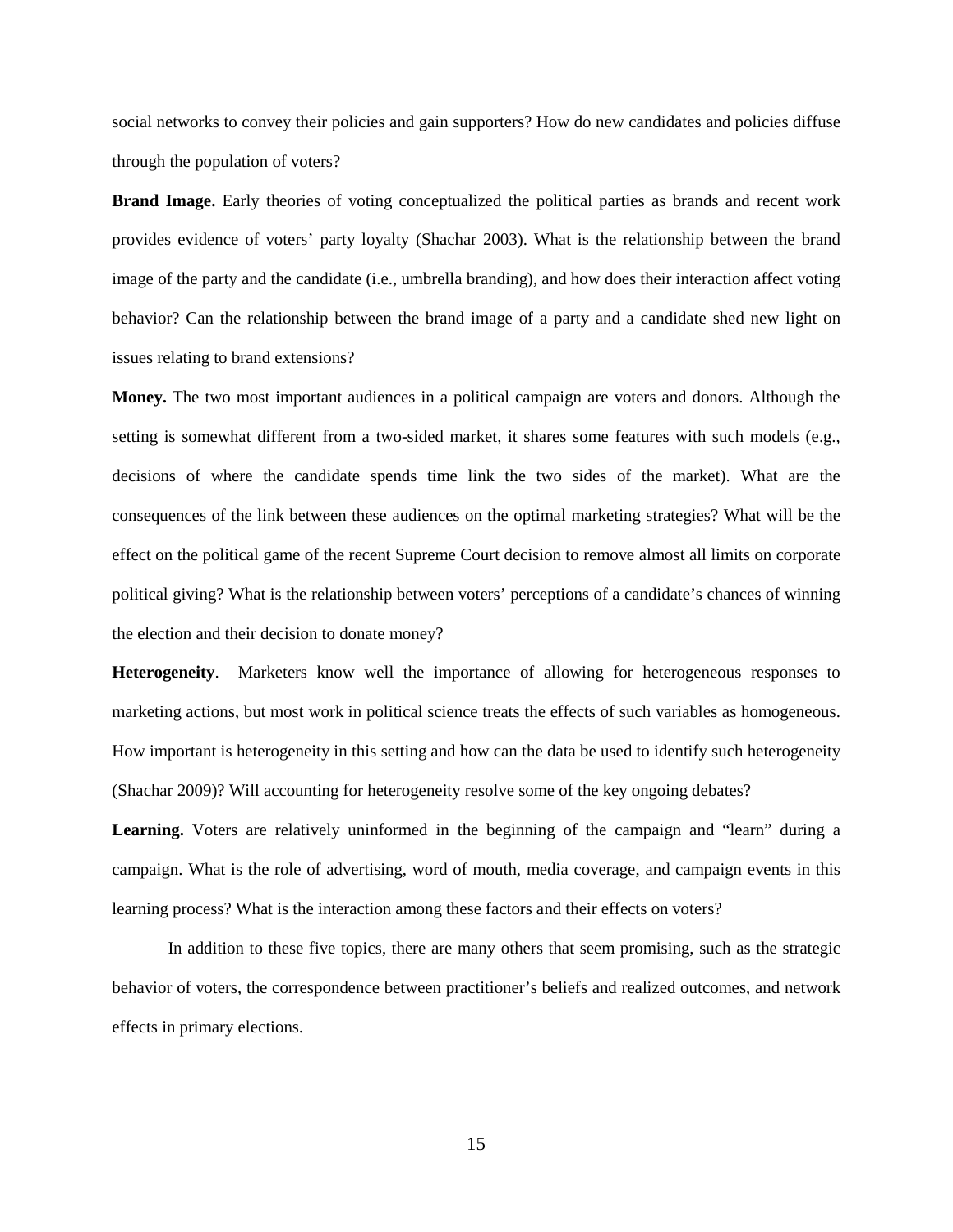### **References**

Abramowitz, A. (1988), "An Improved Model for Predicting Presidential Election Outcomes," *Political Science and Politics*, 21(4), 843-847.

Adams, J., S. Merrill, and B. Grofman (2005), A Unified Theory of Party Competition: a Cross-National Analysis Integrating Spatial and Behavioral Factors. Cambridge University Press.

Alesina, A. (1988), "Credibility and Policy Convergence in a Two-Party System with Rational Voters," *American Economic Review*, 78(4), 796-805.

Alesina, A. and Rosenthal, H. (1995), Partisan Politics, Divided Government, and the Economy. New York: Cambridge University Press.

Altemeyer, R. A. (1996), The Authoritarian Specter, Cambridge MA: Harvard University Press.

Ansolabehere, S., S. Iyengar, A. Simon, and N. Valentino (1994), "Does Attack Advertising Demobilize the Electorate?" *American Political Science Review*, 88:829-838.

Ansolabehere, S., and S. Iyengar (1997). Going Negative: How Political Advertisements Shrink and Polarize the Electorate. New York: Free Press.

Arceneaux, K. (2010), "Cognitive Biases and the Strengths of Political Arguments," Working paper, Temple University.

Arceneaux, K., Gerber, A. S., and Green, D. P. 2006. "Comparing Experimental and Matching Methods Using a Large-Scale Field Experiment on Voter Mobilization." *Political Analysis,* 14 (1): 37-62.

Bartels, Larry M. 1988. Presidential Primaries and the Dynamics of Public Choice. Princeton: Princeton University Press.

Bartels, L. M. (2000), "Partisanship and Voting Behavior, 1952-1996," *American Journal of Political Science*, 44(1), 35-50.

Berry, S., J. Levinsohn and A. Pakes (1995), "Automobile Prices in Market Equilibrium," *Econometric*, 63(4), 841-890.

Besley, T. and Coate, S. (1997), "An Economic Model of Representative Democracy," *Quarterly Journal of Economics*, 112(1), 85-114.

Bhadury, J., P. M. Griffin, S. O. Griffin and L. S. Narasimhan (1998), "Finding the majority-rule equilibrium under lexicographic comparison of candidates," *Social Choice and Welfare*, Vol. 15, 489-509.

Brams, S. J. and M. D. Davis (1974), "The 3/2's Rule in Presidential Campaigning," *American Political Science Review*, 68(1), 113-134.

Calvert, R. (1985). "Robustness of the Multidimensional Voting Model: Candidate Motivations, Uncertainty, and Convergence." *American Journal of Political Science*, 29, 69–95.

Castanheira, M. (2003), "Why Vote For Losers?" *Journal of the European Economic Association*, 1(5), 1207- 1238.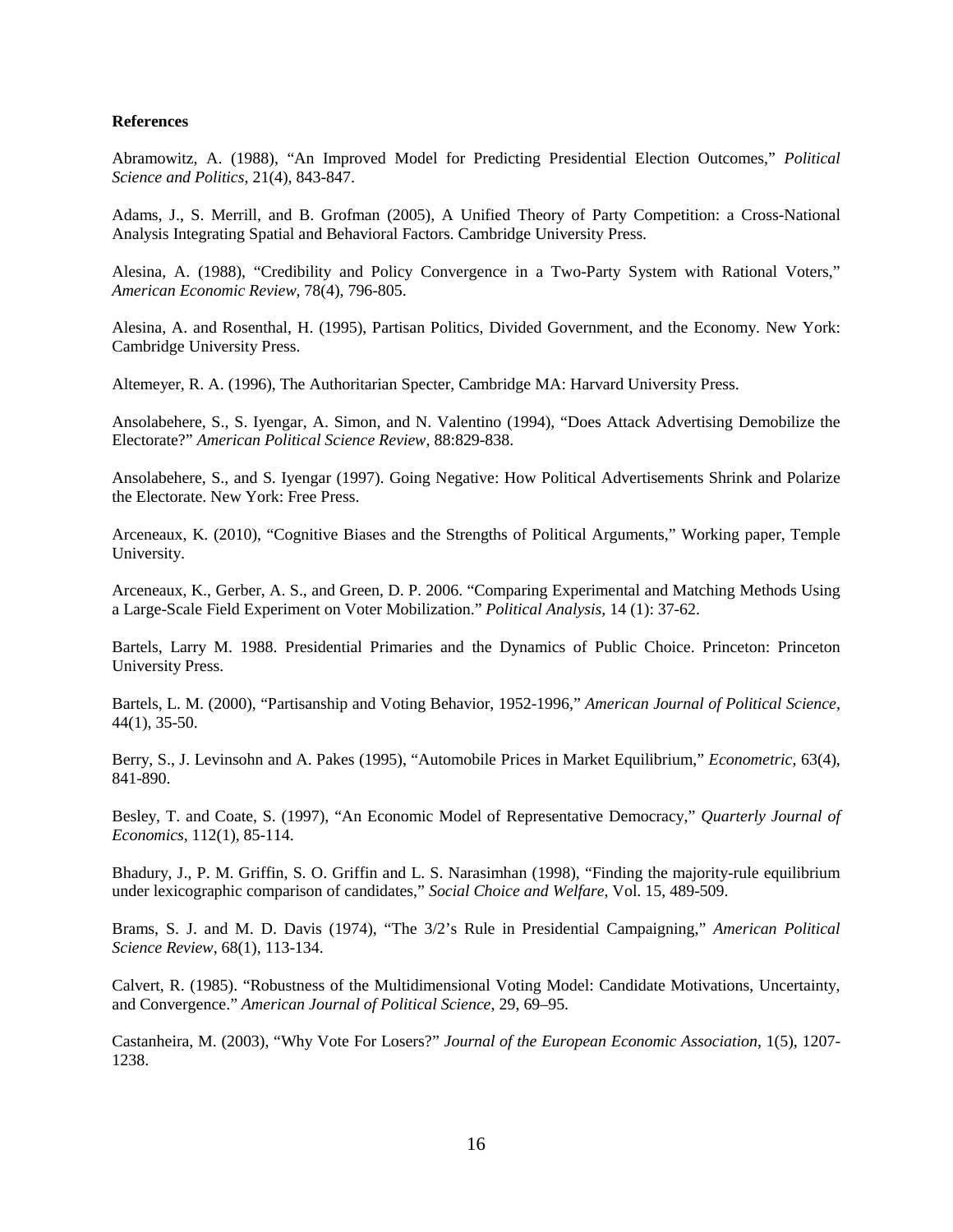Che, H., G. Iyer, and R. Shanmugam (2007), "Negative Advertising and Voter Choice," Working paper, University of Southern California.

Chen, Y., C. Narasimhan, and Z. J. Zhang (2001), "Individual Marketing with Imperfect Targetability," *Marketing Science*, 20(1), 23-41.

Childers, Terry L. and Akshay R. Rao (1992), "The Influence of Familial and Peer-Based Reference Groups on Consumer Decisions," *Journal of Consumer Research*, 19 (September), 198-211.

Chong, D. and J. N. Druckman (2007). "Framing Public Opinion in Competitive Democracies." *American Political Science Review* 101 (4): 637-655.

Cobb, Michael D., and James H. Kuklinski (1997). "Changing Minds: Political Arguments and Political Persuasion," *American Journal of Political Science,* 41 (1): 88-121.

Coughlin, P.J. and S. Nitzan (1981), "Electoral Outcomes with Probabilistic Voting and Nash Social Welfare Optima," *Journal of Public Economics* 15:113-122.

D'Aspremont, C., Gabszewicz, J. J., and Thisse, J.-F. (1979), "On Hotelling's 'Stability in Competition'," *Econometrica*, 47(5), 1145-1150.

Degan, Arianna and Antonio Merlo (2009), "A Structural Model of Turnout and Voting in Multiple Elections," *University of Pennsylvania Working Paper*.

Downs, A. (1957), "An Economic Theory of Political Action in a Democracy," *Journal of Political Economy*, 65(2), 135-150.

Dubé, J. P., K. Sudhir, A. Ching, G. S. Crawford, M. Draganska, W. Hartmann, G. Hitsch, V. B. Viard, M. Villas-Boas, N. Vilcassim (2005), "Recent Advances in Structural Econometric Modeling: Dynamics, Product Positioning, and Entry," *Marketing Letters*, 16(3).

Economist, The  $(2010)$ , "Buying Votes," June  $19<sup>th</sup>$ , p. 71.

Erikson, R. S. and Palfrey, T. R. (2000), "Equilibrium in Campaign Spending Games: Theory and Data," *American Political Science Review*, 94(3), 595-609.

Fehr, E. and Fischbacher, U. (2003), "The nature of human altruism," *Nature* 425, 785-791.

Finkel, S. and J. Geer (1998), "A Spot Check: Casting Doubt on the Demobilization Effect of Attack Advertising," *American Journal of Political Science* 42(2): 573-595.

Freedman, Paul, and Kenneth Goldstein (1999), "Measuring Media Exposure and the Effects of Negative Campaign Ads," *American Journal of Political Science* 4:1189-1208.

Freedman, Paul, Michael Franz, and Kenneth Goldstein (2004), "Campaign Advertising and Democratic Citizenship," *American Journal of Political Science* 48:723-741.

Gelman, A and King, G. (1993), "Why Are American Presidential Election Campaign Polls So Variable When Votes Are So Predictable?" *British Journal of Political Science*, 23(4), 409-451.

Gerber, A. (1998), "Estimating the Effect of Campaign Spending on Senate Election Outcomes Using Instrumental Variables," *American Political Science Review*, 92(2), 401-411.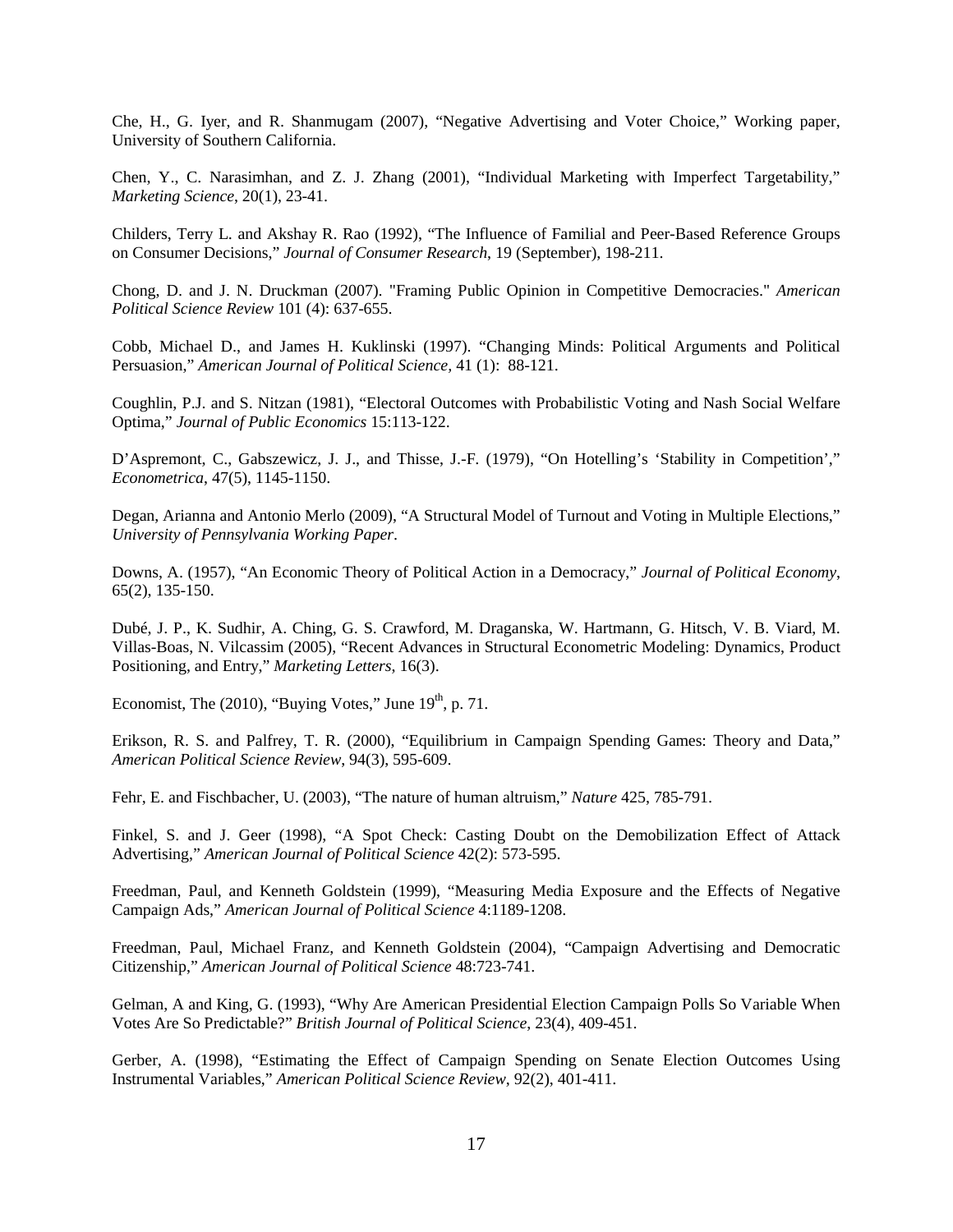Gerber, Alan (2004), "Does Campaign Spending Work? Field Experiments Provide Evidence and Suggest New Theory," *American Behavioral Scientist*, January, 47(5), 541-574.

Gerber, Alan, and Donald Green (2000), "The Effects of Canvassing, Phone Calls, and Direct Mail on Voter Turnout: A Field Experiment," *American Political Science Review*, 94(3), 653-663.

Gerber, Alan, James G. Gimpel, Donald P. Green, and Daron R. Shaw (2011), "How Large and Long-lasting Are the Persuasive Effects of Televised Campaign Ads? Results from a Randomized Field Experiment," *American Political Science* Review, 105(1), 135-150.

Goldstein, K. and P. Freedman (2002), "Campaign Advertising and Voter Turnout: New Evidence for a Stimulation Effect," *Journal of Politics*, 64 (3), 721-740.

Gordon, B. R. and W. Hartmann (2011a), "Advertising Effects in Presidential Elections," Working paper, Columbia University.

Gordon, B. R. and W. Hartmann (2011b), "Structural Equilibrium Analysis of Political Advertising," Working paper, Columbia University.

Granberg, D. and Brent, E. (1983), "When prophecy bends: The preference-expectation link in US Presidential elections," *Journal of Personality and Social Psychology*, 45(3), 477-491.

Green, D. and Gerber, A. (2003), "The Underprovision of Experiments in Political Science," *The ANNALS of the American Academy of Political and Social Science*, September, 589(1), 94-112.

Green, D. P. and Krasno, J. S. (1988), "Salvation for the Spendthrift Incumbent: Reestimating the Effects of Campaign Spending in House Elections," *American Journal of Political Science*, 32(4), 884-907.

Groseclose, T. J. (2001), "A Model of Candidate Location when One Candidate has a Valence Advantage," *American Journal of Political Science* 45:862–886.

Harrington, J. E. and Hess, G. D. (1996), "A Spatial Theory of Positive and Negative Campaigning," *Games and Economic Behavior*, 17, 209-229.

Hedgcock, W., A. R. Rao, and H. Chen (2009), "Could Ralph Nader's Entrance and Exit Have Helped AL Gore? The Impact of Decoy Dynamics on Consumer Choice," *Journal of Marketing Research*, June, 330-343.

Hillygus, D. Sunshine, and Todd G. Shields (2008). *The Persuadable Voter: Wedge Issues in Presidential Campaigns*. Princeton: Princeton University Press.

Hoegg, M. and M. Lewis (2011), "The Impact of Candidate Appearance and Advertising Strategies on Election Outcomes?" *Journal of Marketing Research*, forthcoming.

Holbrook, T. M. (1994), "Campaigns, National Conditions, and U.S. Presidential Elections," *American Journal of Political Science*, 38(4), 973-998.

Hotelling, Harold (1929), "Stability in Competition," *The Economic Journal*, 39(153), 41-57.

Huber, G. A. and K. Arceneaux (2007), "Identifying the Persuasive Effects of Presidential Advertising," *American Journal of Political Science*, 51(4), 957-977.

Jacobson, G. C. (1978), "The Effects of Campaign Spending in Congressional Elections," *American Political Science Review*, 72(2), 469-491.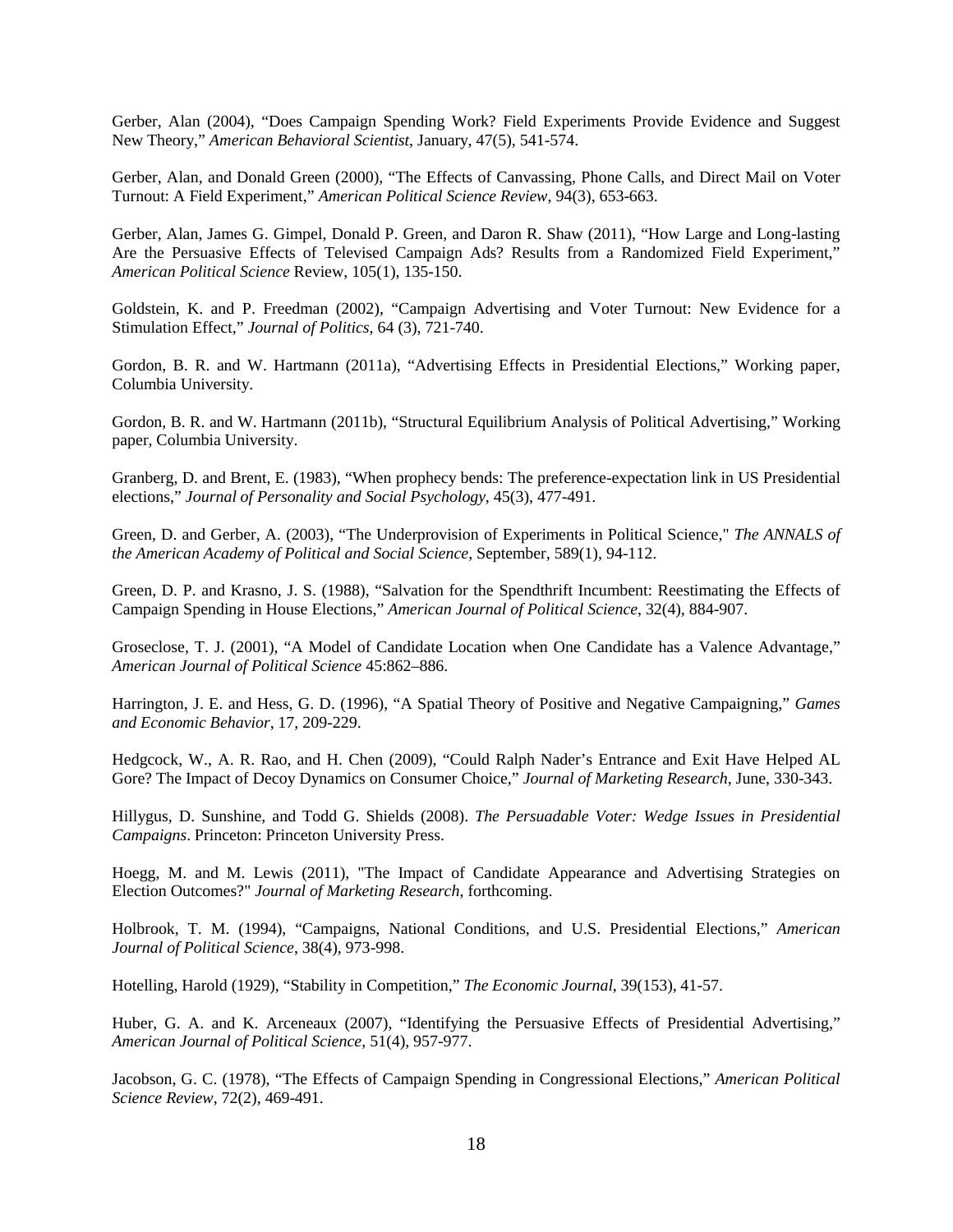Jost, John T. and Jim Sidanius (2004), *Political Psychology*, New York: Psychology Press.

Kaplan, Jonas T., J. Freedman and M. Iacoboni (2007), "Us versus them: Political attitudes and party affiliation influence neural response to faces of presidential candidates," *Neuropsychologica,* 45, 55-64.

Kim, Hakkyun, Akshay R. Rao and Angela Y. Lee (2009), "It's Time to Vote: The effect of Matching Message Orientation and Temporal Frame on Political Persuasion," *Journal of Consumer Research,* 35 (April), 877-888.

Klein, J. and Ahluwalia R. (2005), "Negativity in the Evaluation of Political Candidates," *Journal of Marketing*, 69(Jan), 131-142.

Krueger, Joachim and Russell W. Clement (1994), "The truly false consensus effect: An ineradicable and egocentric bias in social perception," *Journal of Personality and Social Psychology,* 67(4), 596-561.

Lau, R. R., L. Sigelman, C. Heldman, and P. Babbitt (1999), "The Effects of Negative Political Advertisements: A Meta-Analytic Assessment," *American Political Science Review*, 93(4), 851-875.

Lau, R. R., Lee Sigelman, and Ivy Brown Rovner (2007), "The Effects of Negative Political Campaigns: A Meta-Analytic Reassessment," *The Journal of Politics*, 69, 1176-1209.

Levitt, S. D. (1994), "Using Repeat Challengers to Estimate the Effect of Campaign Spending on Election Outcomes in the U.S. Senate," *Journal of Political Economy*, 102(4), 777-798.

Lin, T. M., J. M. Enelow, and H. Dorussen (1999), "Equilibrium in Multi-candidate Probabilistic Voting," *Public Choice* 98:59-82.

Lovett, M. and M. Peress (2010), "Targeting Political Advertisements on Television," working paper, University of Rochester.

Lovett, M. and Shachar, R. (2011), "The Seeds of Negativity: Knowledge and Money," *Marketing Science*, 30 (3), 430-446.

Lovett, M. and Shachar, R. (2010), "Integrated Marketing Communications in Political Marketing: An Empirical Study of Presidential Campaigns in 2000 and 2004," Working Paper, Duke University.

Moorthy, S. (2010), "Strategic Considerations in Political Advertising," Working Paper, University of Toronto.

Orhun, Y. and O. Urminsky (2010), "When Do Own Views Bias our Inferences? The Role of Similarity and Variance," Working paper, University of Chicago.

Phillips, J., J. Urbany, and T. Reynolds (2008), "Confirmation and the Effects of Valenced Political Advertising: A Field Experiment," *Journal of Consumer Research*, 34(Apr), 794-806.

Quattrone, George A. and Amos Tversky (2004), "Contrasting Rational and Psychological Analysis of Political Choice," in *Political Psychology*, eds. Jost, John T. and Jim Sidanius, 244-258, New York: Psychology Press.

Ridout, Travis N. and Michael Franz, "Using Advertising as a Window on Campaign Message Targeting", Working Paper, Washington State University (2010).